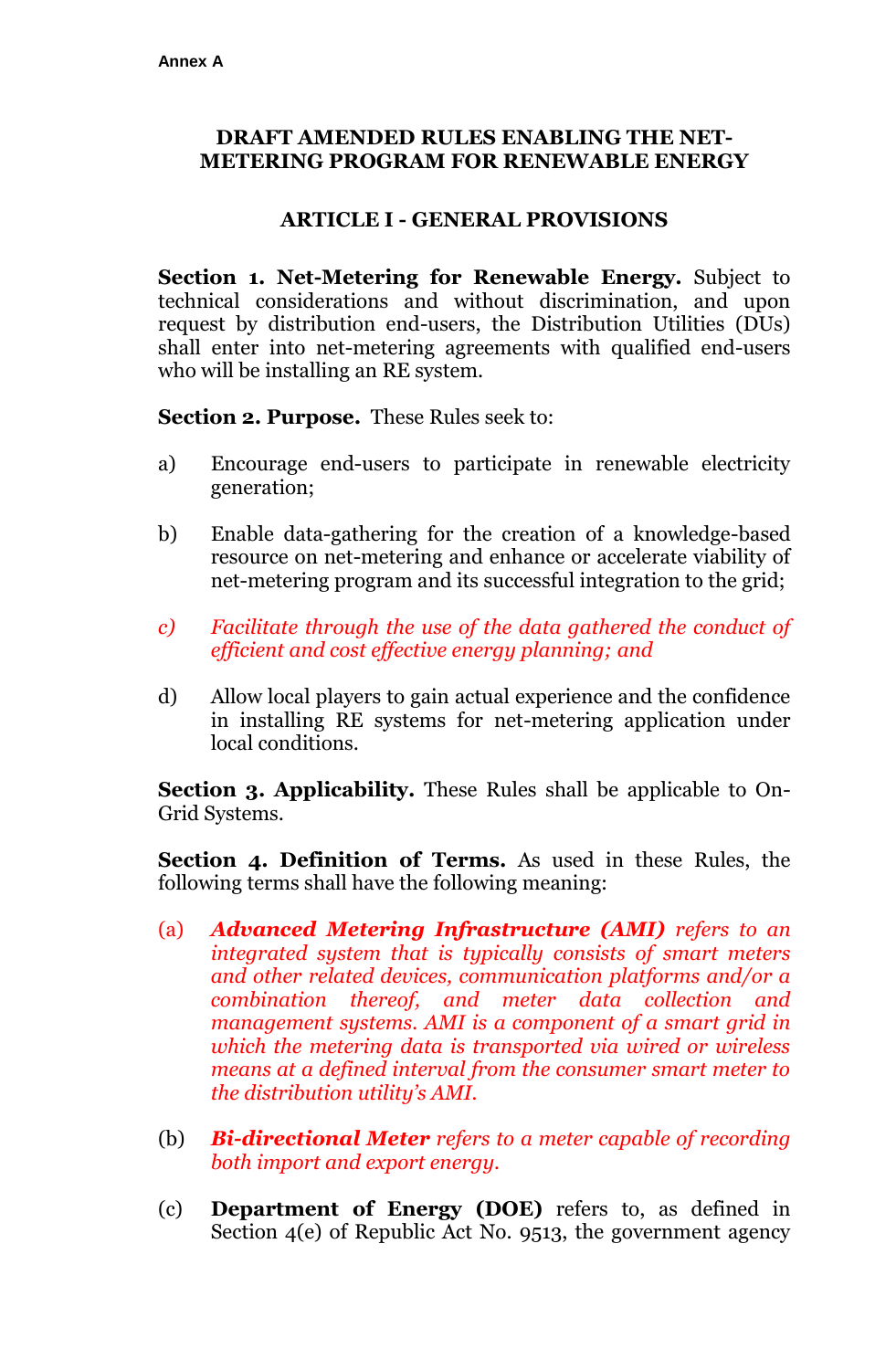created pursuant to Republic Act No. 7638 whose functions are expanded in Republic Act No. 9136 and further expanded in Republic Act No. 9513.

- (d) **Distributed Generation** refers to a system of small generation entities supplying directly to the distribution grid, any one of which shall not exceed one hundred kilowatts (100 kW) in capacity, as defined in Section 4(j) of Republic Act No. 9513.
- (e) **Distribution System** refers to the system of wires and associated facilities belonging to a franchised distribution utility extending between the delivery points on the transmission or sub-transmission system or generator connection and the point of connection to the premises of the end-user, as defined in Section 4(o) of Republic Act No. 9136.
- (f) **Distribution Services and Open Access Rules (DSOAR)** refers to the Rules promulgated by the Energy Regulatory Commission under ERC Resolution No. 2, Series of 2010 including any subsequent amendments thereto, covering, among others, the terms and conditions for the connection of generating facilities to the Distribution System.
- (g) **Distribution Utility (DU)** refers to any electric cooperative, private corporation, government-owned utility or existing local government unit which has an exclusive franchise to operate a Distribution System in accordance with its franchise and R.A. No. 9136, as defined in Section 4(l) of Republic Act No. 9513.
- (h) **Energy Regulatory Commission (ERC)** refers to the independent quasi-judicial regulatory agency created pursuant to Republic Act No. 9136, as defined in Section 4(n) of Republic Act No. 9513.
- (i) **End-User** refers to any person or entity requiring the supply and delivery of electricity for its own use, as defined in Section 4(t) of Republic Act No. 9136.
- (j) **Export Energy** refers to the energy exported or delivered by the Qualified End-user to the Grid/Distribution System.
- (k) *Feed-In Tariff Allowance (FIT-All) refers to the charge established pursuant to Section 2.5 of ERC's Resolution No. 16, Series of 2010.*
- (l) **Import Energy** refers to the energy imported or received by the Qualified End-user from the Grid/Distribution System.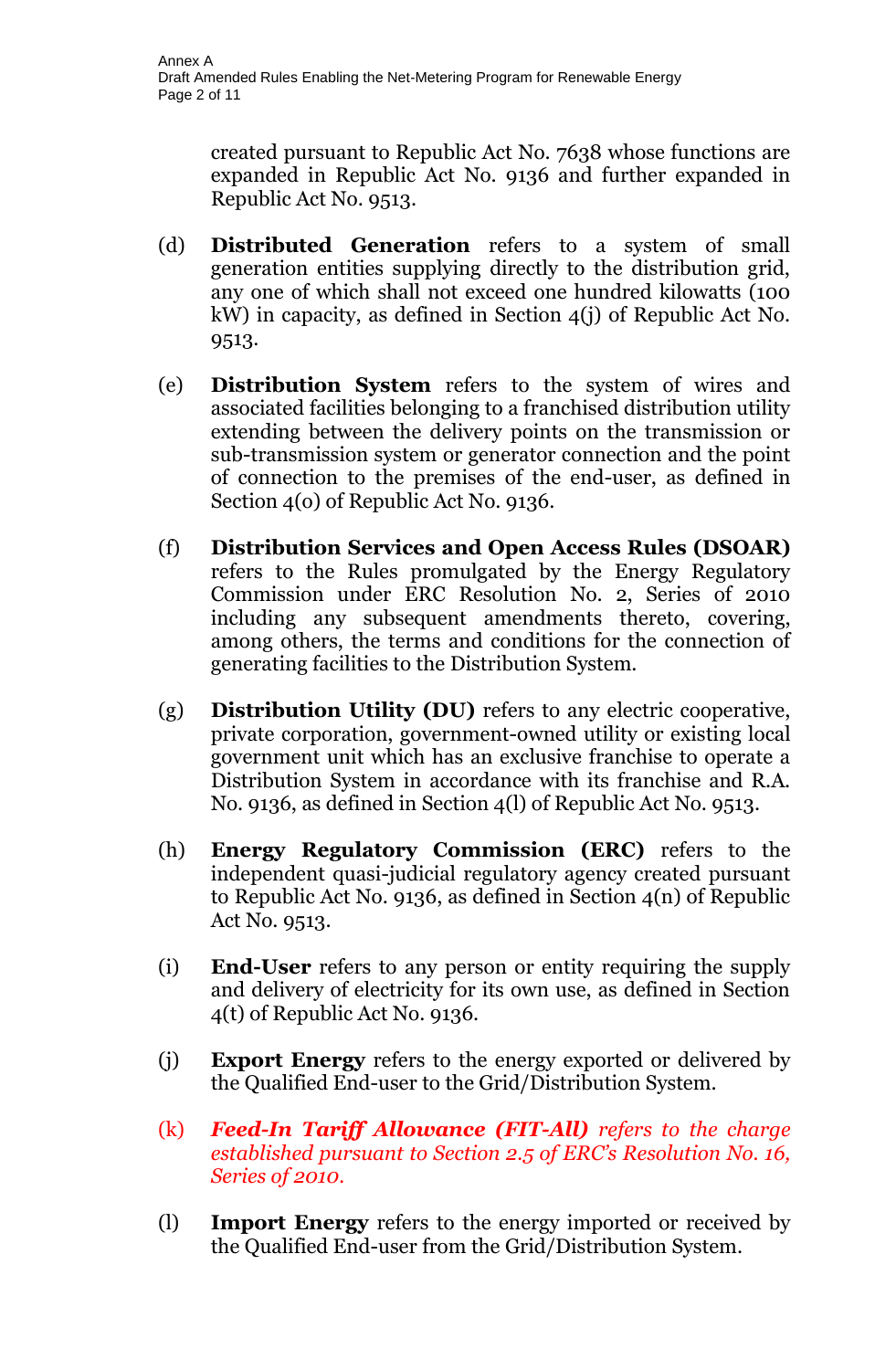- (m) *Lifeline Rate refers to the subsidized rate given to lowincome Captive Market End-users who cannot afford to pay at full cost as defined in Section 4(hh) of Republic Act No. 9136.*
- (n) *Metering Service Provider (MSP) refers to a person or entity authorized by ERC to provide Metering Services as defined in the Distribution Services and Open Access Rules (DSOAR)*
- (o) **National Power Corporation (NPC)** refers to the government corporation created under Republic Act No. 6395 as amended by Republic Act No. 9136, as defined in Section 4(ee) of Republic Act No. 9513.
- (p) **National Renewable Energy Board (NREB)** refers to the board created under Republic Act No. 9513 tasked under Section 10 thereof to recommend to ERC the establishment of net-metering interconnection standards, pricing methodology and other commercial arrangements necessary to ensure success of the net-metering for renewable energy program.
- (q) **National Transmission Corporation (TRANSCO)** refers to the corporation created pursuant to Republic Act No. 9136 responsible for the planning, construction and centralized operation and maintenance of high voltage transmission facilities, including interconnection and ancillary services, as defined in Section 4(ff) of Republic Act No. 9513.
- (r) **Net-Metering** refers to a system, appropriate for distributed generation, in which a distribution grid user has a two-way connection to the grid and is only charged or credited, as the case may be, the difference between its import energy and export energy.
- (s) **Net-Metering Agreement (NMA)** refers to the agreement between a Qualified End-User (QE) and the DU governing the commercial and interconnection arrangements between the DU and the QE.
- (t) **Net-Metering Interconnection Standards** refers to the set of requirements and procedures to ensure safe, reliable and efficient connection of QE's RE system, and its operation thereof in parallel to the Distribution System.
- (u) *New Accounts refer to any person or entity that does not have any existing account with a particular DU.*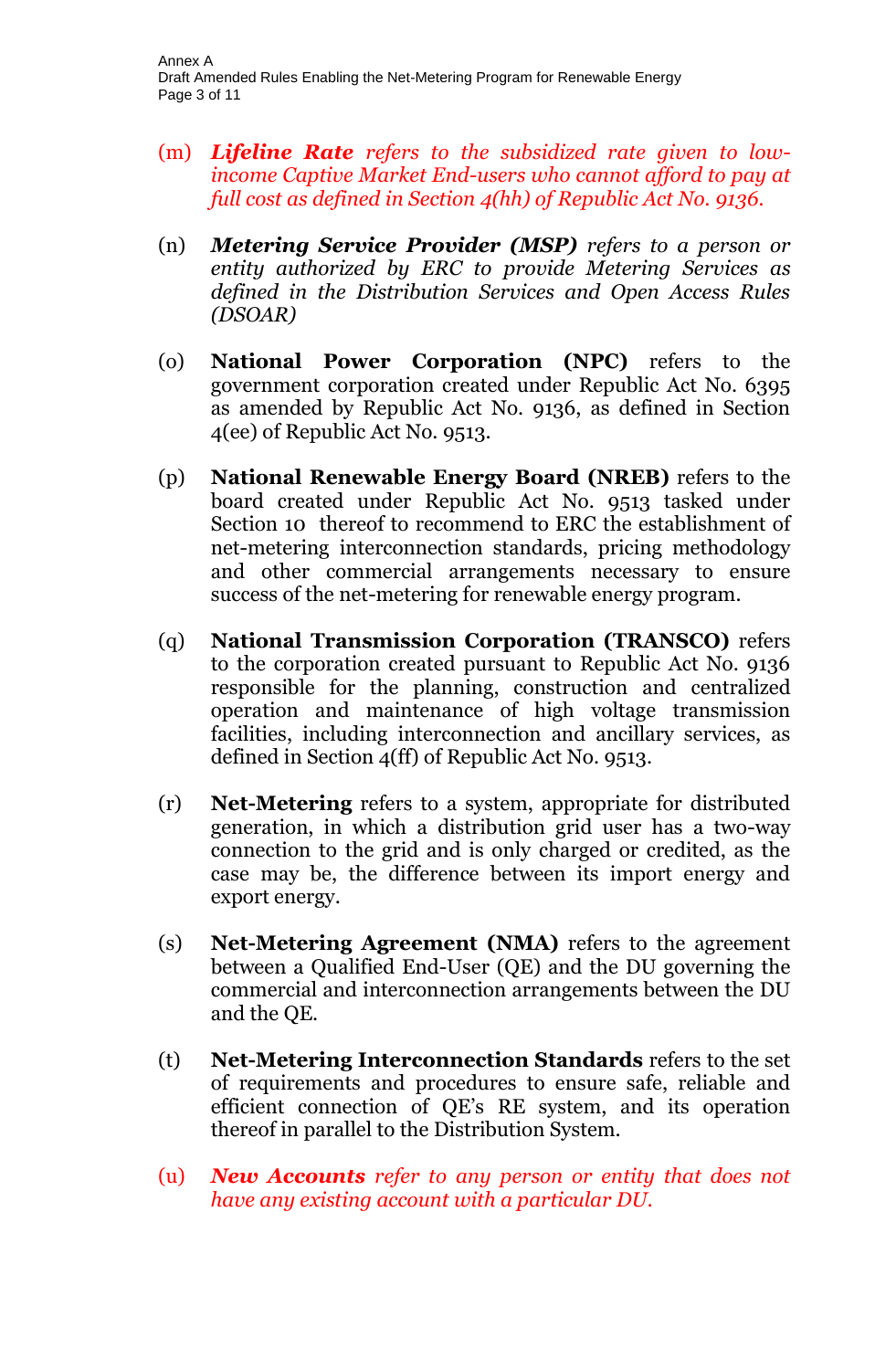- (v) *New Housing Developments refers to group of individual dwellings or apartment houses typically of similar design that are usually built and sold or leased by management.*
- (w) *Net-Metering Ready refers to a building or housing units which have been installed with eligible RE system.*
- (x) **On-Grid Systems** refers to electrical systems composed of interconnected transmission lines, distribution lines, substations and related facilities for the purpose of conveyance of bulk power on the grid of the Philippines, as defined in Section 4(kk) of Republic Act No. 9513.
- (y) **Philippine Distribution Code (PDC)** refers to the set of Rules, requirements, procedures and standards governing DUs and Users of Distribution System in the operation, maintenance and development of the Distribution System. It also defines and establishes the relationship of the Distribution System with the facilities or installations of the parties connected thereto.
- (z) **Philippine Electrical Code (PEC)** refers to the electrical safety Code that establishes basic materials quality and electrical work standards for the safe use of electricity for light, heat, power, communications, signaling, and for other purposes.
- (aa) **Philippine Electricity Market Corporation (PEMC)**  refers to the Corporation incorporated upon the initiative of the DOE which administers and governs the operation of the Wholesale Electricity Spot Market (WESM).
- (bb) **Qualified End-Users (QE)** refers to entities that generate electric power from an eligible on-site RE generating facility, such as, but not limited to, house or office building with photovoltaic system that can be connected to the grid, for the purposes of entering into a Net-Metering agreement, as defined in Section 7 of the Implementing Rules and Regulations of R.A. 9513.
- (cc) **Renewable Energy (RE) Certificate** refers to a certificate issued by the RE Registrar to electric power industry participants showing the energy sourced, produced, and sold or used. RE Certificates may be traded in the RE Market in complying with the RPS, as defined in Section 3(tt) of the Implementing Rules and Regulations of R.A. 9513.
- (dd) **Renewable Energy Market (REM)** refers to the market where the trading of RE Certificates equivalent to an amount of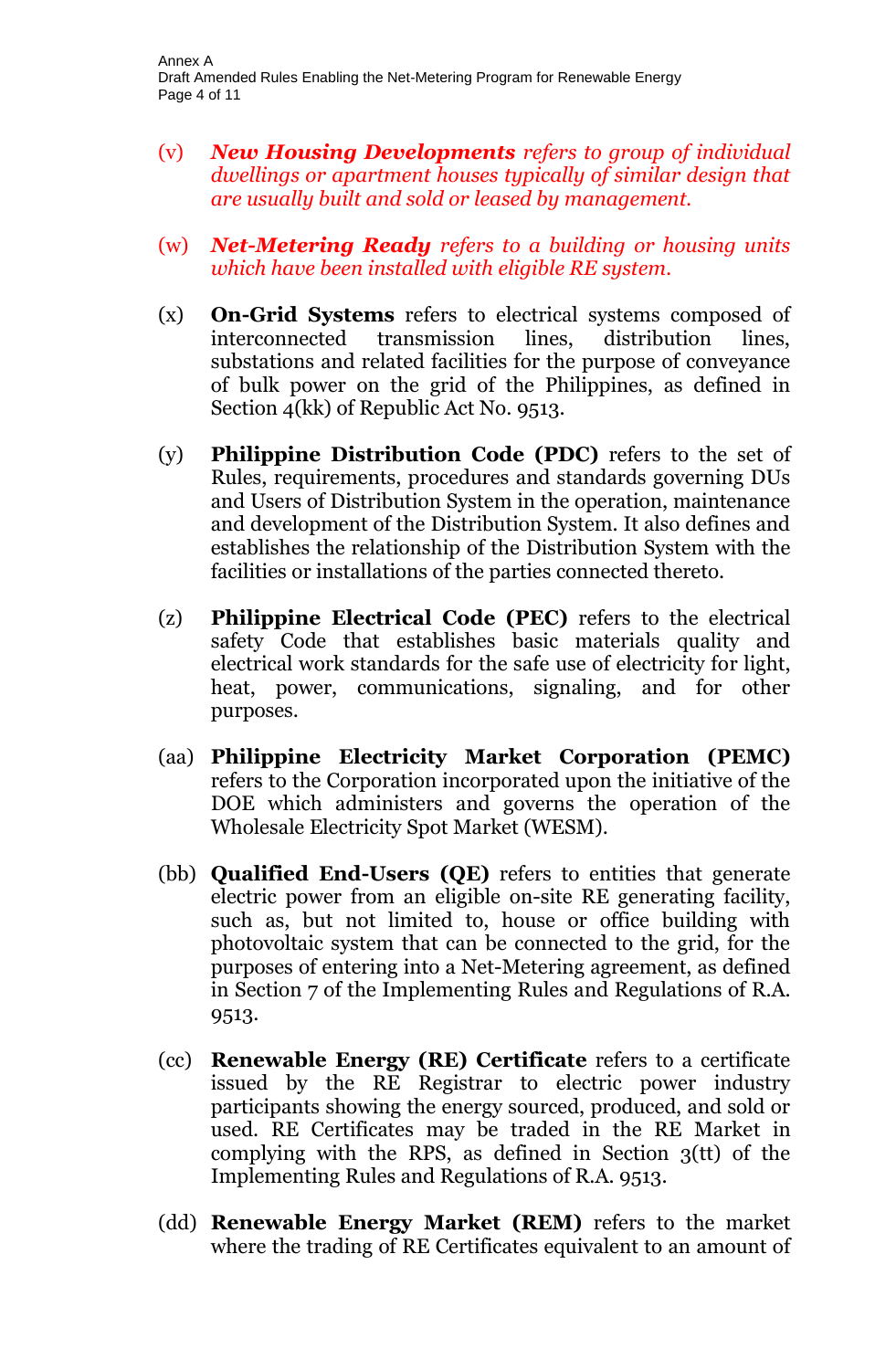power generated from RE Resources is made, as defined in Section 4(qq) of Republic Act No. 9513.

- (ee) **Renewable Energy Resources (RE Resources)** refers to energy resources that do not have an upper limit on the total quantity to be used. Such resources are renewable on a regular basis, and whose renewal rate is relatively rapid to consider availability over an indefinite period of time. These include, among others, biomass, solar, wind, geothermal, ocean energy, and hydropower conforming with internationally accepted norms and standards on dams, and other emerging renewable energy technologies, as defined in Section 4(uu) of Republic Act No. 9513.
- (ff) **Renewable Portfolio Standards (RPS)** refers to a marketbased policy that requires electric power industry participants, including suppliers, to source a portion of their energy supply from eligible RE Resources, as defined in Section 4(ss) of Republic Act No. 9513.
- (gg) **Renewable Energy Systems (RE Systems)** refers to energy systems which convert RE resources into useful energy forms, like electrical, mechanical, etc., as defined in Section 4(vv) of Republic Act No. 9513.
- (hh) *Time of Use (TOU) refers to a service that allows DUs to offer energy pricing scheme/s based on the time of day when electricity is generated and the cost of supplying the same to customers during these specific periods, as agreed upon by both parties.*
- (ii) *Uni-directional Meter refers to a meter capable of recording either import or export energy.*
- (jj) *Universal Charge (UC) refers to the charge, if any, imposed for the recovery of the stranded cost and other purposes pursuant to Section 34 of Republic Act No. 9136.*

# **ARTICLE II - QUALIFICATIONS AND ELIGIBILITY**

**Section 5. Qualifications.** All end-users who are in good credit standing in the payment of their electric bills to the DU; and *new accounts,* are qualified to participate in the Net-Metering program for Renewable Energy.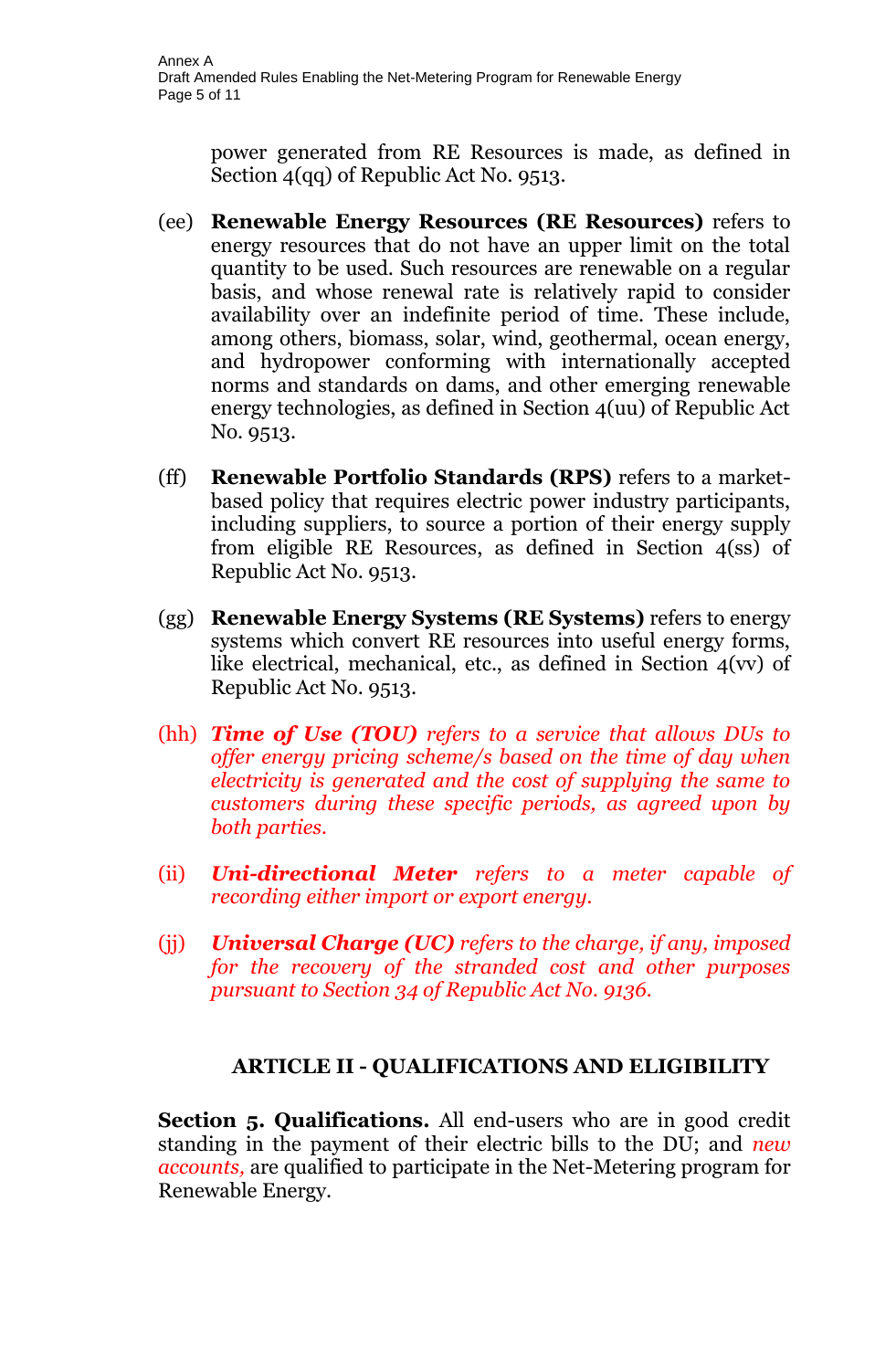**Section 6. Eligible RE Technologies.** RE Systems such as wind, solar, *run-of river hydropower,* biomass energy systems or such other RE Systems capable of being installed within the QE's premises *with or without battery* are eligible to participate in the net-metering program.

*Section 7. Certificate of Compliance (COC). All QEs shall apply for a COC with the ERC in accordance with ERC Resolution No. 16, Series of 2014, "A Resolution Adopting the 2014 Revised Rules for the Issuance of Certificates of Compliance (COCs) for Generation Companies, Qualified End-Users and Entities with Self-Generation Facilities".*

# **ARTICLE III – INTERCONNECTION STANDARDS**

**Section 8. Mandated Entities.** As provided in Section 10 of Republic Act No. 9513, the DOE, ERC, TransCo or its successor-ininterest, DUs, PEMC and all relevant parties are mandated to provide mechanisms for the physical connection and commercial arrangements necessary to ensure the success of the net-metering for renewable energy program, consistent with the Philippine Grid and Distribution Codes.

The DUs and the QEs shall, grant ERC, DOE and NREB free access to all data generated by net-metering to enable the creation of a knowledge-based resource on net-metering, and enhance or accelerate viability of the net-metering program and successful integration to the grid.

**Section 9. Compliance Standards.** The RE System to be installed within the QE's premises must be compliant with the standards set by Philippine Electrical Code (PEC), Philippine Distribution Code (PDC), Distribution Service Open Access Rules (DSOAR) and the Net-Metering Interconnection Standards (See Annex "A-1").

**Section 10. Interconnection Set-Up.** The RE system shall be embedded in the QE's premises and shall be equipped with appropriate metering equipment. The DU *shall furnish and install a single bi-directional meter at the QE's premises.* 

*DUs with an approved AMI-DER service shall furnish and install a single bi-directional meter at the QE's premises consistent with Section 34 of the Rules to Govern the Implementation of Advanced Metering Infrastructure (AMI) by Distribution Utilities and Other ERC-Authorized Entities, as decided by the Commission in ERC Case No. 2015-001 RM, promulgated on 18 May 2016.*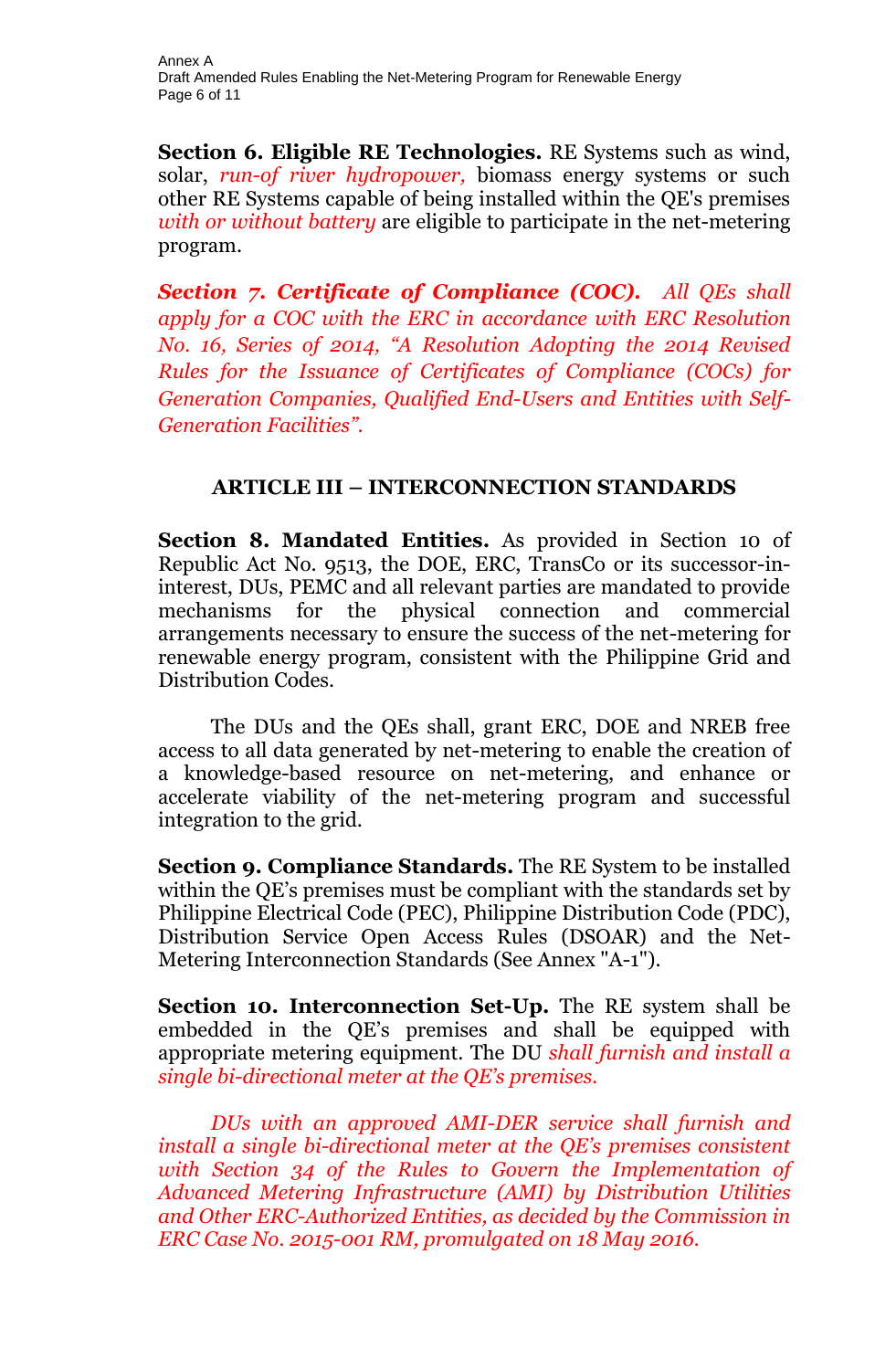The DU *shall also install another meter* in proximity to the RE System to measure the total RE generated *for compliance to the Renewable Portfolio Standards (RPS) and to determine the actual consumption for the non-exemption from payment of the UC, FIT-All, lifeline rate and other relevant subsidies.*

*All meters and its installation shall be at the expense of the QE, except in the case of new accounts and QEs with existing separate meters required to be replaced with a single meters bi-directional meter, the cost thereof shall be on the account of the DU.*

**Section 11. DU Inspection.** The QE shall allow the DU to enter the QE's premises to inspect, test, maintain and operate the protective devices and read or test the meters and other facilities, *provided that the QE was given a notice in a writing at least three (3) days before the DU's intended date to enter the premises.*

*The DU, upon the same notice requirement as stated above, may limit the operation and/or disconnect, or require the disconnection of a QE's RE system from the DU's Distribution System under the following circumstances:*

- *1) Routine Maintenance, repairs or modification of the DU's Distribution System;*
- *2) Upon determination by the DU that a QU's RE system is not compliant with the DSOAR and the Distribution Code; and*
- *3) Upon termination of the Agreement.*

*However, in cases of emergency where the DU reasonably believes that a hazardous condition exists which may warrant such limiting of the operations and/or disconnection to ensure public safety, only reasonable notice to the QE is required.*

# **ARTICLE IV – COMMERCIAL ARRANGEMENTS**

**Section 12. Net-Metering Agreement.** Subject to technical considerations and without discrimination and upon request by a QE, the DU shall enter into a Net-Metering Agreement with the requesting QE *using the ERC-approved template* (See Annex "A-2"). *Should the DU deviate from the ERC-approved template, a separate approval from the ERC is necessary.* Thereafter, the DU shall furnish the executed Net-Metering Agreement to ERC, DOE and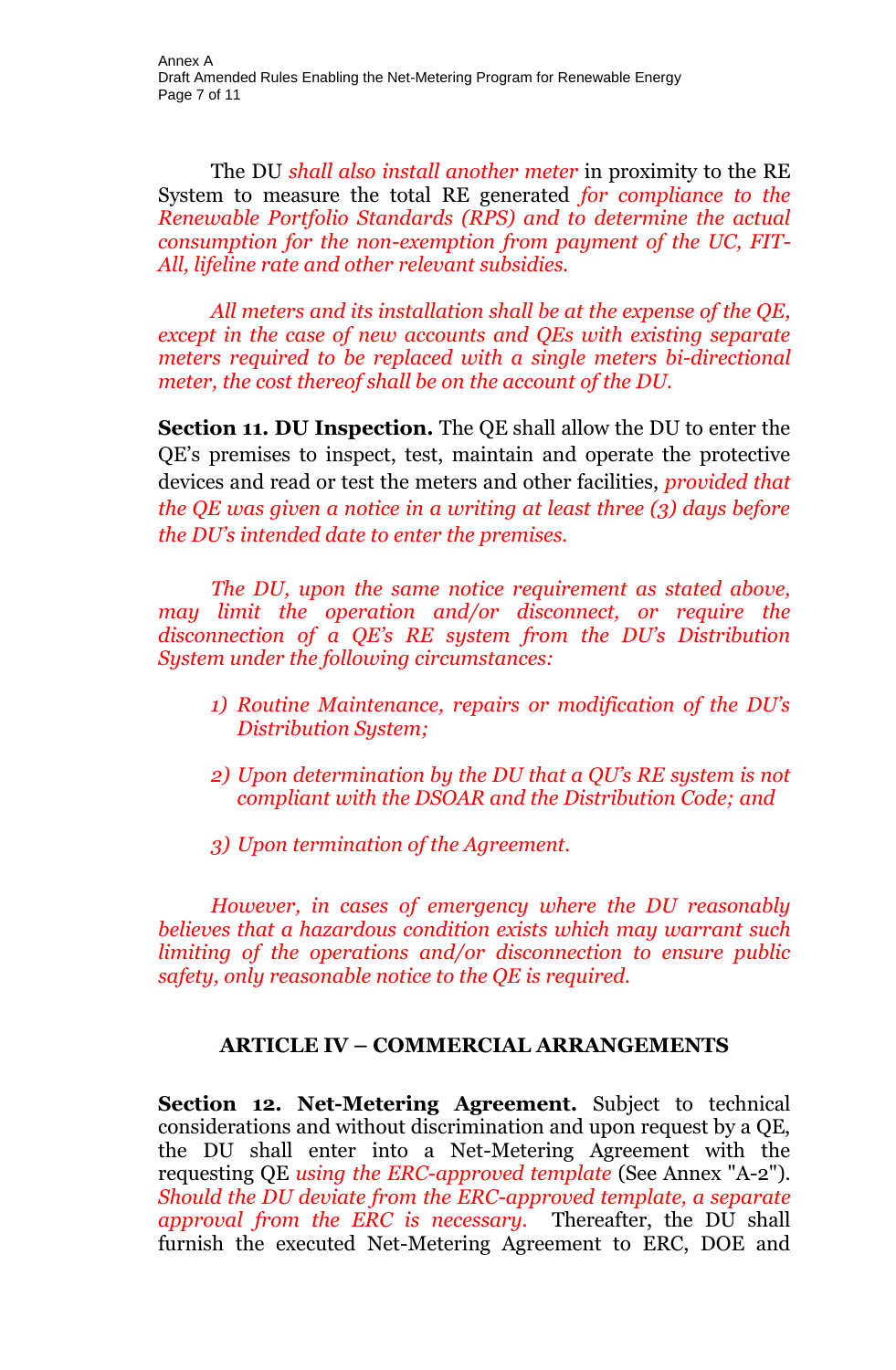NREB, within five (5) days from its execution. The executed Net-Metering Agreement shall be deemed effective upon submission thereof *to ERC; however, billing shall retroact to the time of synchronization.* 

*Any modification to existing RE system shall require an amended Net-Metering Agreement to be executed by and between the DU and the QE.*

**Section 13. Pricing Methodology.** The price of export electricity shall be the DU's monthly generation charge, which is based on its blended generation cost.

*QEs that are under the TOU program or any similar scheme provided by the DU prior to entering into an NMA shall have the price of their export electricity at TOU rate.*

*Existing QEs may, likewise, opt to apply for the TOU program or any similar scheme provided by the host DU, if qualified. The price of their export electricity shall be the TOU rate.*

*Section 14. Non-Exemption. The QE shall not be exempt from paying the FIT-All, Lifeline Rate, Senior Citizen discount and such other subsidies that may be relevant, which shall be based on the QE's actual energy consumption, which includes import energy and own-use of the net-metering facility, unless otherwise provided under Section 17 of RA 9513.*

**Section 15. Cost Recovery of Net-Metering Agreements.** The cost of RE exported to the DU system and purchased by the DU under net-metering agreements shall automatically be included in the DU's total generation cost to be recovered from all DU customers as part of the adjusted generation rate pursuant to Section 2, Article 2 of ERC Resolution No. 19, Series of 2009.

*Section 16. Conduct of Distribution Impact Study (DIS). The DU shall determine in a non-discriminatory basis whether a specific DIS is necessary, to ensure the reliability and safety of the interconnection of the RE system and the Distribution System. There will be no additional charges that will be imposed on the QE for the conduct of the DIS.*

**Section 17. Billing Charges.** The net amount payable by or creditable to the QE shall be obtained by subtracting from the subtotal amount for import energy, the following: (a) the subtotal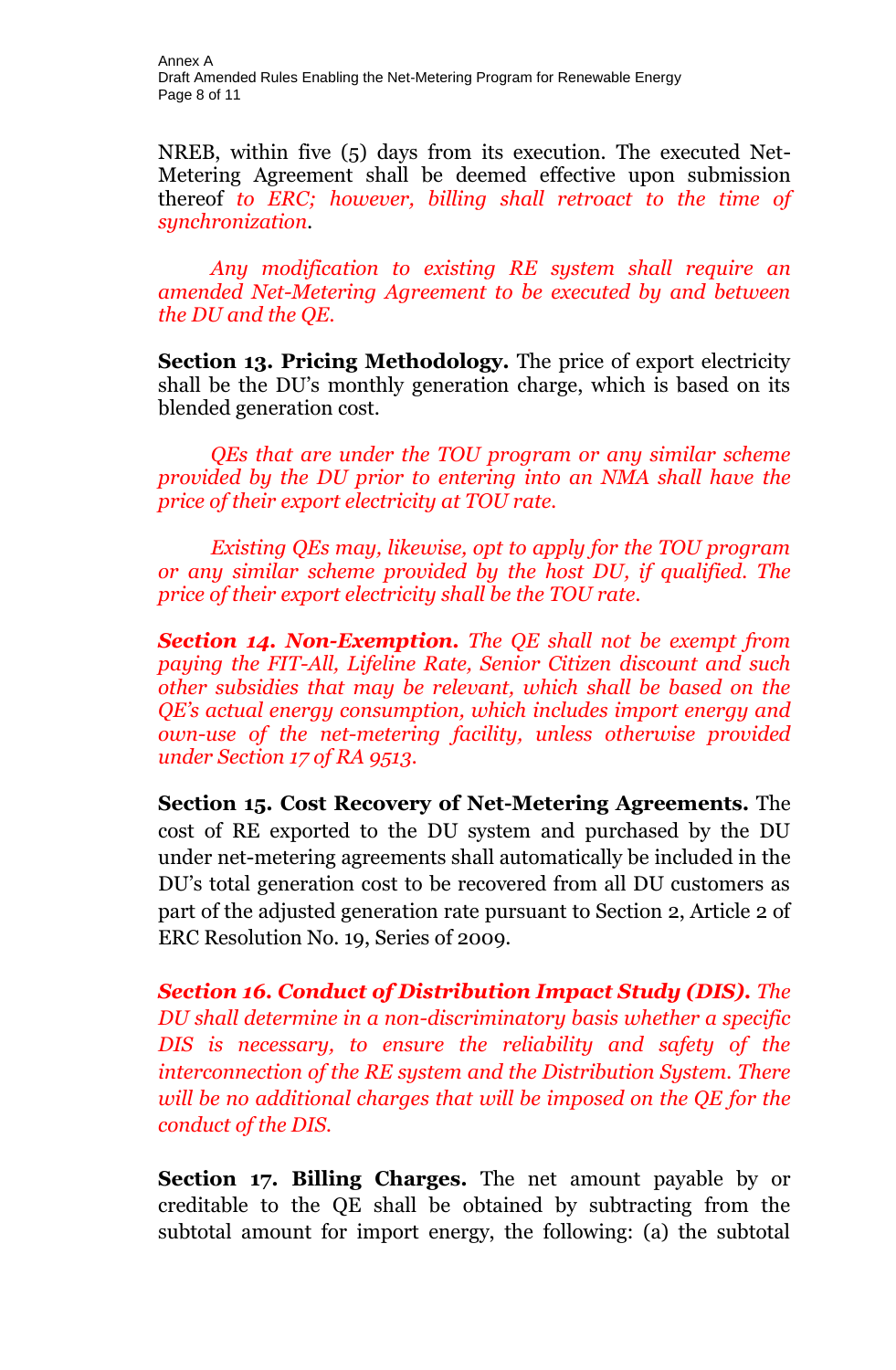peso amount for export energy, and (b) the peso amount credited in the previous month, if any. If the resulting peso amount is positive, QE shall pay this positive peso amount to the DU. If the resulting peso amount is negative, the DU shall credit the negative peso amount to the QE's electric bill in the immediately succeeding billing period. *If by the end of the Calendar Year, the QE has a negative peso amount balance, the same shall be paid by the DU on or before 15 January the following calendar year, unless the QE opts to carry forward to the next billing. If the DU fails to pay the QE within the given period, 6% interest shall be imposed.*

**Section 18. RE Certificate.** The DU shall be entitled to any RE Certificate resulting from Net-Metering arrangements with the QE who is using an RE Resource to provide energy. Such RE Certificate shall be based on gross generation and shall be credited in compliance of the DU's obligations under the RPS.

*Section 19. Processing Timeline. All DUs shall complete the whole interconnection process within twenty (20) working days from the receipt of the letter of interest, provided all necessary permits and licenses from various concerned agencies are secured and completed.*

*Section 20. Reporting. All DUs shall submit a net-metering implementation report to the ERC, including the processing timelines of the net-metering applications. For the first two (2) years of the implementation of this Amended Net-Metering Rules, reports shall be filed semi-annually, every January 15th and July 15th of each year, and annually, every January 15th of each year, thereafter. The ERC shall prescribe a report template for compliance of each DU.*

# *Section 21. Penalties.*

*21.1 Failure or unjust refusal of the DU to undertake or implement Net Metering shall be subject to the penalties and other impositions as provided for under Rule 12 Section 36 (a)(2) of the Rules and Regulation Implementing Republic Act No. 9513.*

*21.2 Violation of any provision of these Rules shall also be subject to the imposition of fines and penalties in accordance with the "Guidelines to Govern the Imposition of Administrative Sanctions in the Form of Fines and Penalties Pursuant to Section 46*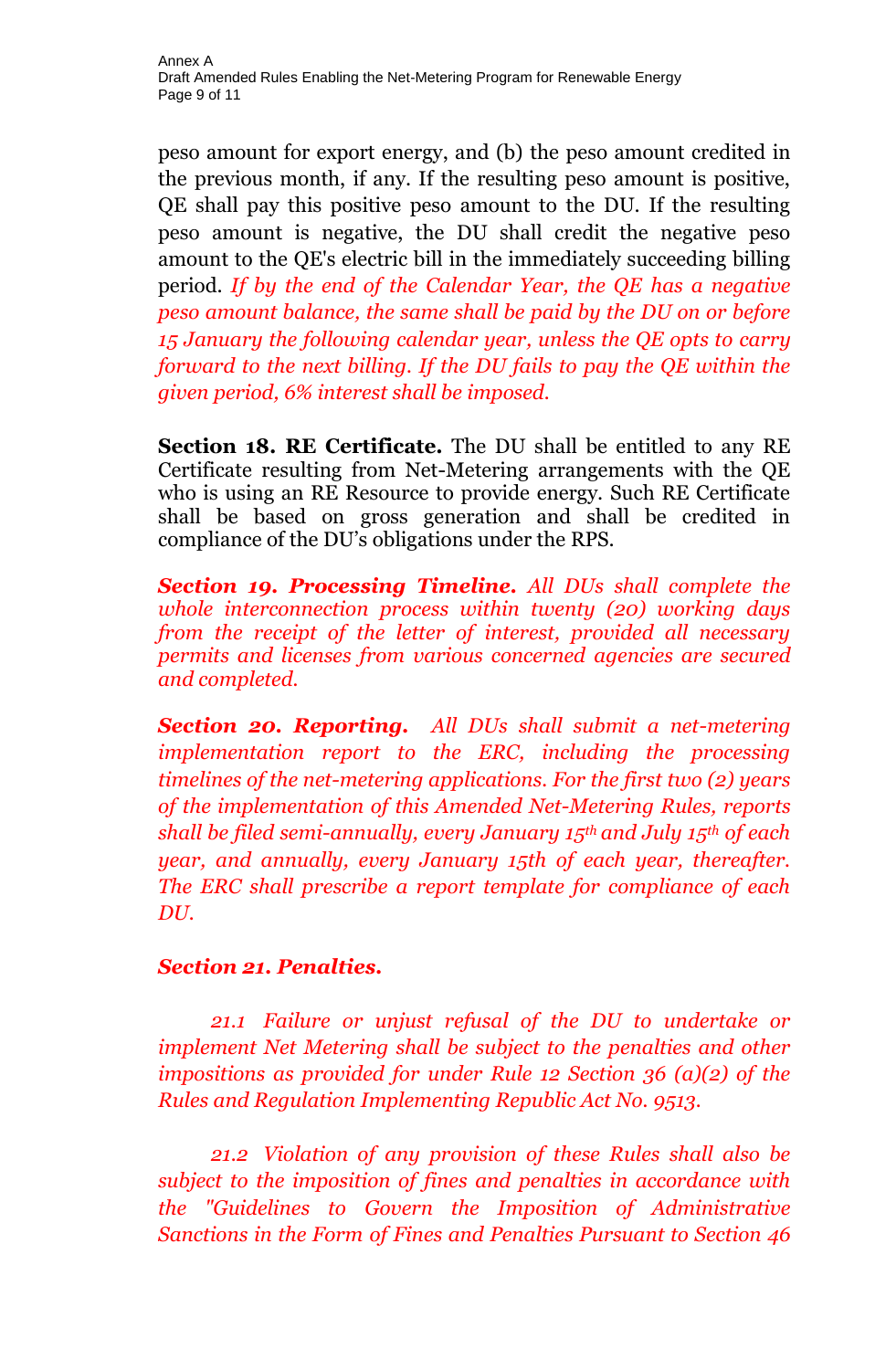*of the Act" promulgated by the ERC on May 17, 2002, as amended by Resolution No. 03, Series of 2009, entitled "Resolution Amending the Guidelines to Govern the Imposition of Administrative Sanctions in the Form of Fines and Penalties Pursuant to Section 46 of Republic Act No. 9136", dated February 23, 2009, including any subsequent amendments thereto.*

# *ARTICLE V - NEW HOUSING DEVELOPMENTS*

*Section 22. One time conduct of DIS. For New Housing Developments - Upon receipt of the letter of interest from the developer of a net metering-ready housing developments, the DU shall conduct a DIS in accordance with Section 16 of this rules, provided that all the necessary documents and permits from the different concerned agencies have been submitted.*

*Section 23. Application. The individual homeowners in housing developments shall undergo the same application process as in QEs.*

# *Section 24. Miscellaneous Provisions*

**24.1. Exception.** Where good cause appears, the ERC may allow an exemption from any provision of these Rules, if such is found to be in the public interest and is not contrary to law or any other related rules and regulations.

**24.2. Separability.** If any provision of these Rules is declared invalid or unconstitutional by a court of competent jurisdiction, those provisions which are not affected thereby shall continue to be in full force and effect.

**24.3. Repealing.** All prior rules and guidelines or portion thereof, issued by the ERC that are inconsistent with these Rules are hereby repealed or modified accordingly.

**24.4. Effectivity.** These Rules shall take effect within fifteen (15) days following its complete publication in a newspaper of general circulation or in the Official Gazette.

Pasig City, (Date).

#### **AGNES VST DEVANADERA** Chairperson and CEO